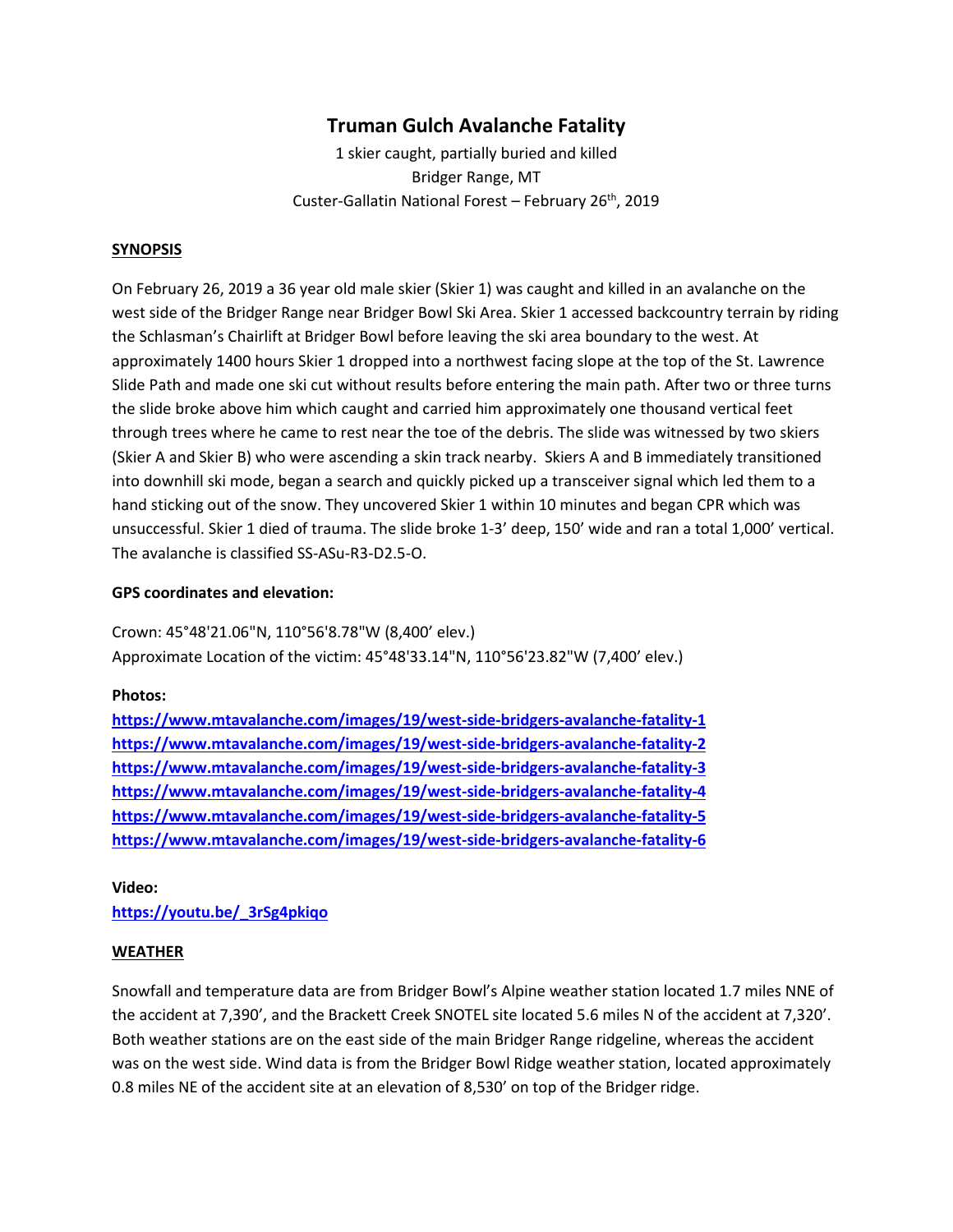On January 23 or 24 a large avalanche occurred on the same path as the accident. This slide broke on facets in the middle of the snowpack and propagated full width of the path, removing at least half of the early season snowpack. Between January 23 and the day of the accident, the Alpine weather station recorded 5.7" snow water equivalent (SWE) and the Brackett Creek SNOTEL site recorded 6.6" of SWE. During the first four days of this period the area received 2-3" of SWE, which was followed by no precipitation from January 27 to February 3. From February 3 through February 15 both stations recorded steady precipitation, which totaled 1.1" of SWE at Brackett Creek. Between February 18 and 20 the Alpine station received 0.8" SWE. During the three days prior to the accident, snowfall totaled 0.4" of SWE at Alpine and 1" of SWE at Brackett Creek. This snow was very low density, with snowfall totals exceeding 1.5-2'. Temperatures were sustained below-average for this time of year. Daily maximum temperatures at the Brackett Creek station ranged from 1 to 20 degrees F and daily minimum temperatures ranged from -11 to -15 F during the three days prior to the accident.



*Figure 1: Snow water equivalent (SWE) at the Brackett Creek SNOTEL site (blue line) and Alpine weather station (red line) for the period extending from January 23- Feb 26.*

Winds were out of the southeast on the afternoon of February 25 (Figure 2). The evening of February 25 into early February 26 wind speed increased and shifted to a southwesterly direction. Average wind speed remained moderate at 5-18 mph through February 26.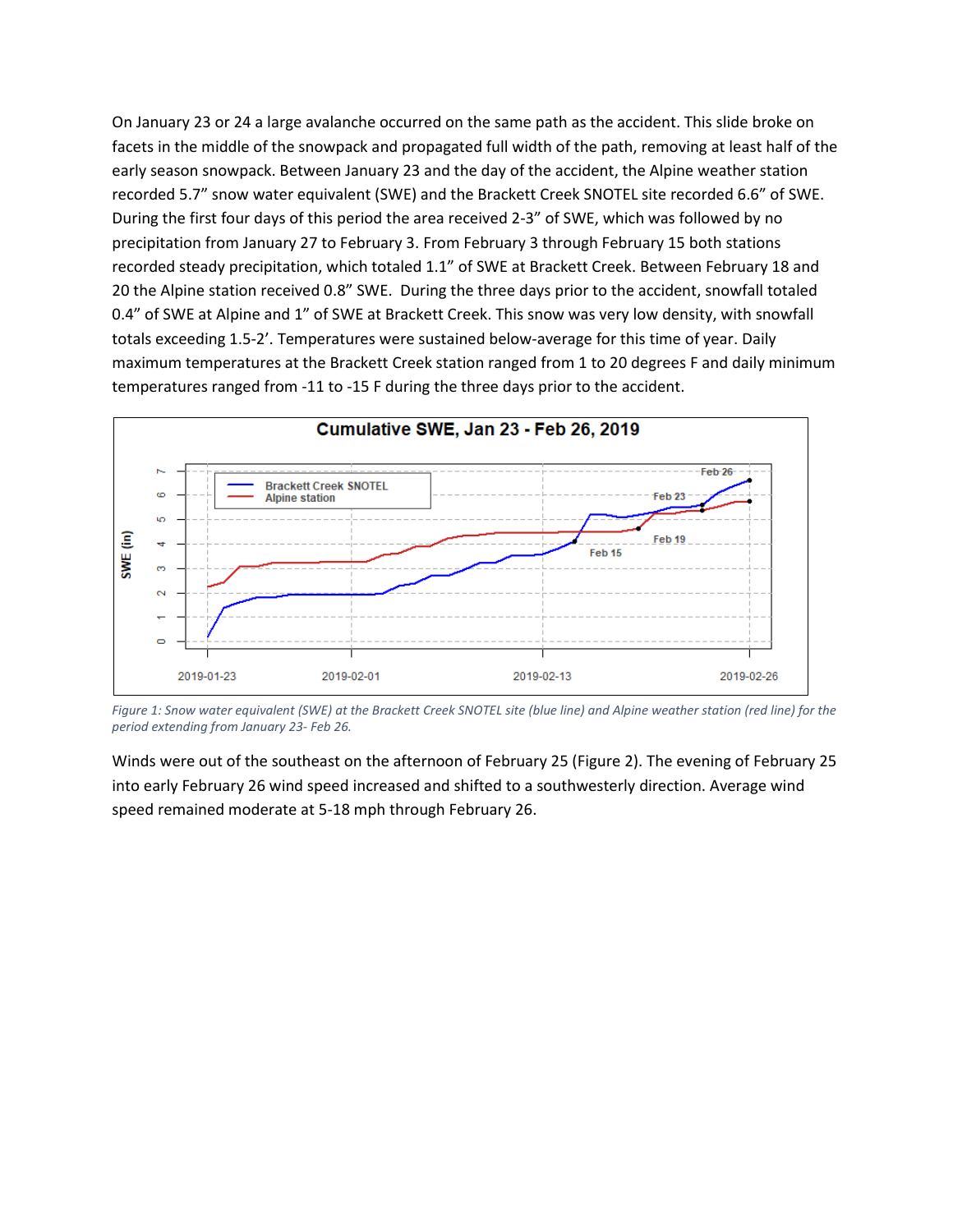

*Figure 2: Wind speed (indicated by the gray line) and direction (indicated by the black arrows) for the three days preceding the accident.*

### **SNOWPACK**

The avalanche occurred at 8,400' elevation on a northwest aspect. The slope angle was estimated to be 36-38 degrees. The slide broke 1-3' deep, 150' wide and ran 1,000' vertical (measured on Google Earth). The avalanche is classified SS-ASu-R3-D2.5-O.

The slide occurred on the west side of the Bridger Range, which typically has a shallower and weaker snowpack than the east side. The GNFAC was unable to access the crown due to dangerous avalanche conditions. We assume the weak layer was faceted snow near the base of the snowpack. This slide path ran naturally during a significant avalanche cycle on the 23<sup>rd</sup> or 24<sup>th</sup> of January (SS-N-R4-D3-I), which likely created a shallow snowpack that became weak and faceted during below average temperatures the first two weeks of February. From February 13<sup>th</sup> to February 26<sup>th</sup> this weak snow was loaded by a series of storms that dropped 3" of SWE.

In addition to steady snowfall, wind-drifted snow added more weight to a buried persistent weak layer. During the three days prior to the accident, moderate south and east winds loaded this particular slope. The combination of a buried persistent weak layer and a heavy load of new and wind-blown snow created an unstable snowpack structure.

On February 26<sup>th</sup> the avalanche danger in the Bridger Range was rated Considerable on wind-loaded slopes and Moderate on non-wind-loaded slopes. The GNFAC forecast for that day noted, "1-2' deep wind drifts will be easily triggered… [and] you could also trigger a much larger avalanche on weak layers deep in the snowpack".

GNFAC Avalanche Advisory for February 26<sup>th</sup>, 2019[: https://www.mtavalanche.com/forecast/19/02/26](https://www.mtavalanche.com/forecast/19/02/26)

### **AVALANCHE**

On February 26, 2019 a 36 year old male, solo skier (Skier 1) gained the Bridger ridge via the boot pack above the Schlasman's lift at Bridger Bowl and exited the ski area boundary to the west. He descended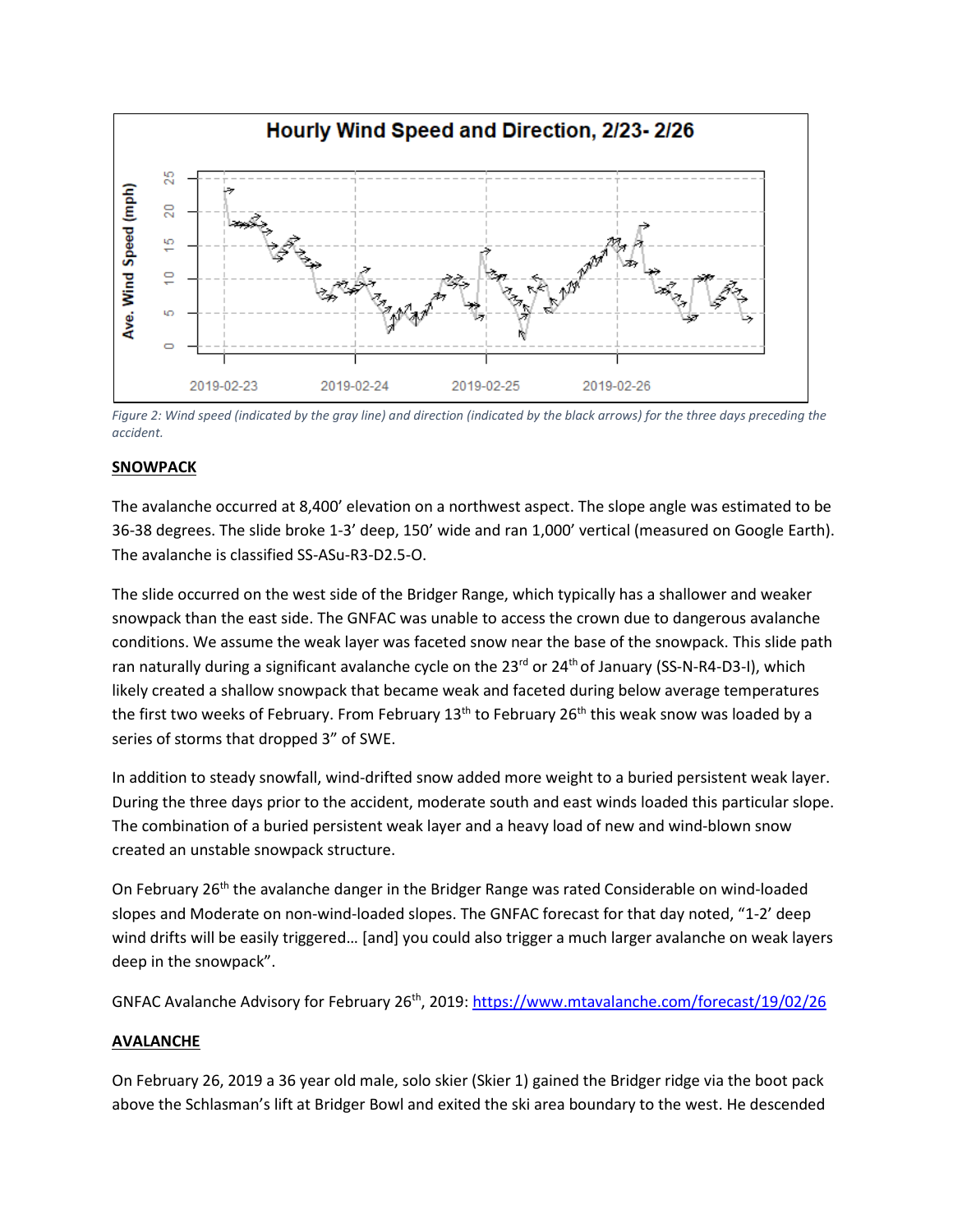without incident a lower angle ridge north of the slope that later avalanched. At the bottom of this run, he met two other skiers (Skier A and Skier B) who had skied a similar line. They had not planned to meet. The three skiers discussed their run and felt confident about good snow stability. They transitioned to uphill travel mode and skinned up a safe route with the intention of skiing another run in the same area. Skier A and Skier B had left a car at Truman Gulch Trailhead, approximately three miles to the west of the accident site, with the intention to ski out at the end of the day and not return to the ski area.

During their ascent Skier 1 moved faster and remained on his own, separate from Skiers A and B. At approximately 1400 hours Skier 1 removed his skins and dropped into a steeper, more exposed northwest facing slope at the top of the St. Lawrence slide path. Skiers A and B were still ascending on the skin track and had stopped to eat. At the top of the slope Skier 1 made one ski cut without results before dropping into the main path. After making two or three turns he triggered the avalanche which propagated above him and carried him roughly 1000 vertical feet through small dense trees. He came to rest near the toe of the debris.

Skier A witnessed Skier 1 drop in and trigger the slide. Skier A and B watched Skier 1 disappear in the fast moving debris.

Skiers A and B immediately transitioned to downhill ski mode in order to start a search. While descending, Skier A triggered a small slide while traversing a steep slope leading to the debris. Skier A was not caught in this slide. Once on the debris, Skiers A and B began a transceiver search, picked up a signal within 10 minutes and were led to a hand sticking out of the snow. They quickly uncovered Skier 1 and began resuscitation efforts. There was obvious trauma to the head and face of Skier 1 which made CPR difficult. At 1407 hours Skier B called Bridger Bowl Ski Patrol to inform them of the accident. After 10-15 minutes of CPR Skiers A and B felt uncomfortable in the slide path and moved skier 1 to a safer location. They continued CPR for another half hour to 45 minutes. Bridger Bowl Ski Patrol was in contact with medical control and received approval for the rescuers to stop CPR due to obvious trauma and significant time since the burial. Efforts to revive Skier 1 were unsuccessful.

All three skiers were familiar with the terrain and each carried an avalanche beacon, shovel and probe. Skier 1 was wearing a helmet, but the forces in the fall destroyed it.

## **RESCUE**

## *Times are from the Bridger Bowl Avalanche Incident Dispatch Log and Gallatin County SAR Dispatch Log.*

At 1407 hours Bridger Bowl dispatch received a cell phone call from a skier who witnessed and responded to an avalanche on the west side of the range. They had extricated the skier and were starting CPR. Bridger Bowl notified Gallatin County Search and Rescue (GCSAR) who then took over operations and deployed a two-pronged plan of action. A ground team of four rescuers led by Eric Knoff (GCSAR member and GNFAC staff) skied up Truman Gulch to either arrive at the accident site or intercept the two skiers as they descended. At the same time, Doug Chabot (GCSAR member and GNFAC staff) and two SAR members drove to the Central Helicopters hanger. At 1605 hours Doug and one other SAR person launched with less than 1 mile visibility. After a short flight they were able to spot the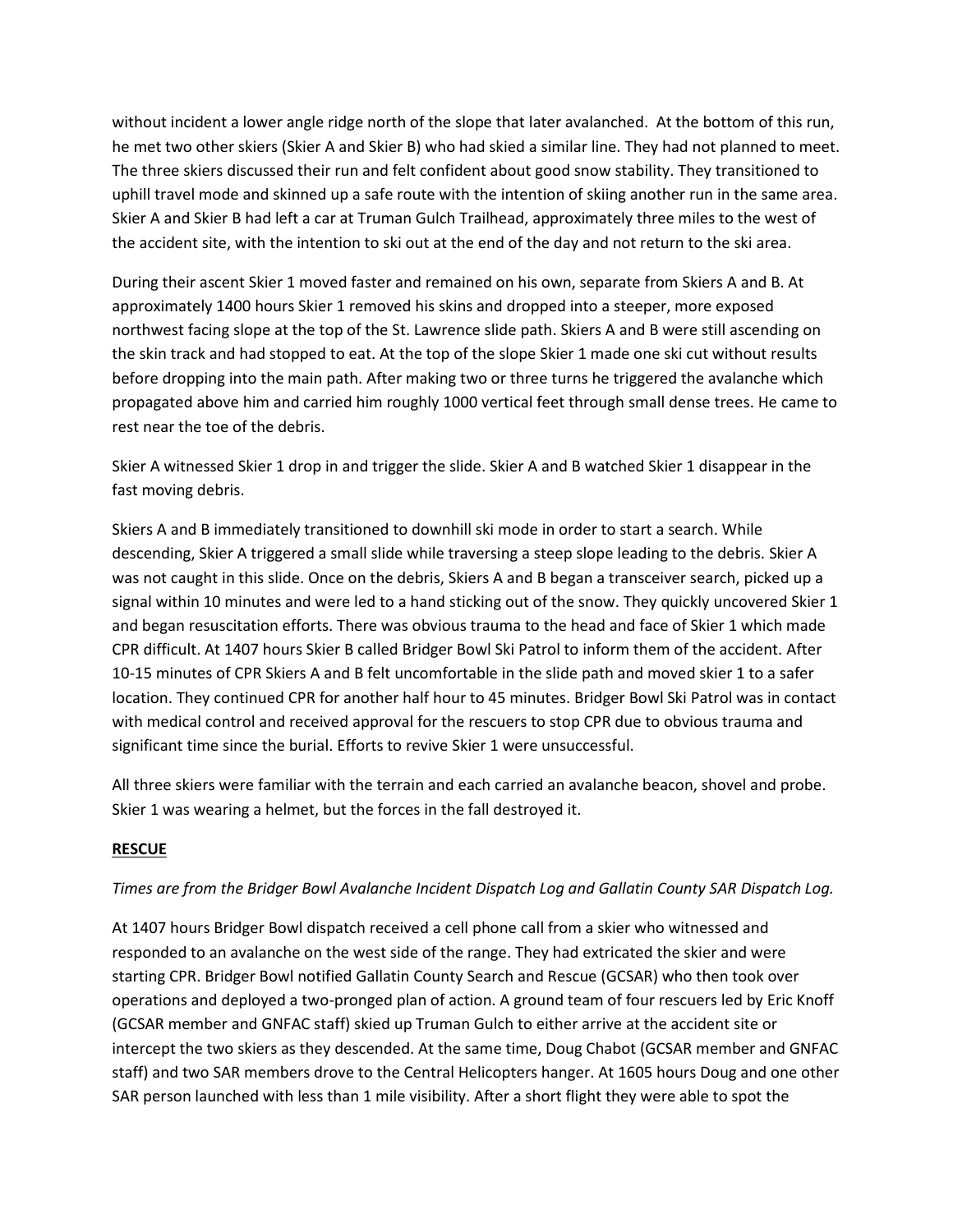avalanche and two rescuers at the toe of the debris. SAR dropped a radio to them and established communication at 1616 hours. The helicopter flew to the trailhead and dropped off the two SAR members who hooked up a long line and cargo net under the ship. The helicopter flew back to scene, dropped the net and returned a few minutes later to extricate the victim. The ship then flew to the trailhead with the deceased and arrived at 1645 hours.

The ground team intersected Skier A and Skier B approximately 3 miles up the trail at 1703 hours. They all skied down, and snowmobiles towed them back the last 1.3 miles. All parties arrived at Incident Command Post at the trailhead at 1803 hours.

## **INVESTIGATION**

Doug Chabot and Eric Knoff of the GNFAC obtained details of the accident during the recovery efforts and through interviews with the initial rescue party on February 26<sup>th</sup>.

Any questions should be directed to:

Doug Chabot Director Gallatin National Forest Avalanche Center 406-587-6984 [dchabot@fs.fed.us](mailto:dchabot@fs.fed.us)

Eric Knoff Avalanche Specialist Gallatin National Forest Avalanche Center 406-587-6984 eknoff@fs.fed.us

Alex Marienthal Avalanche Specialist Gallatin National Forest Avalanche Center 406-587-6984 [amarienthal@fs.fed.us](mailto:eknoff@fs.fed.us)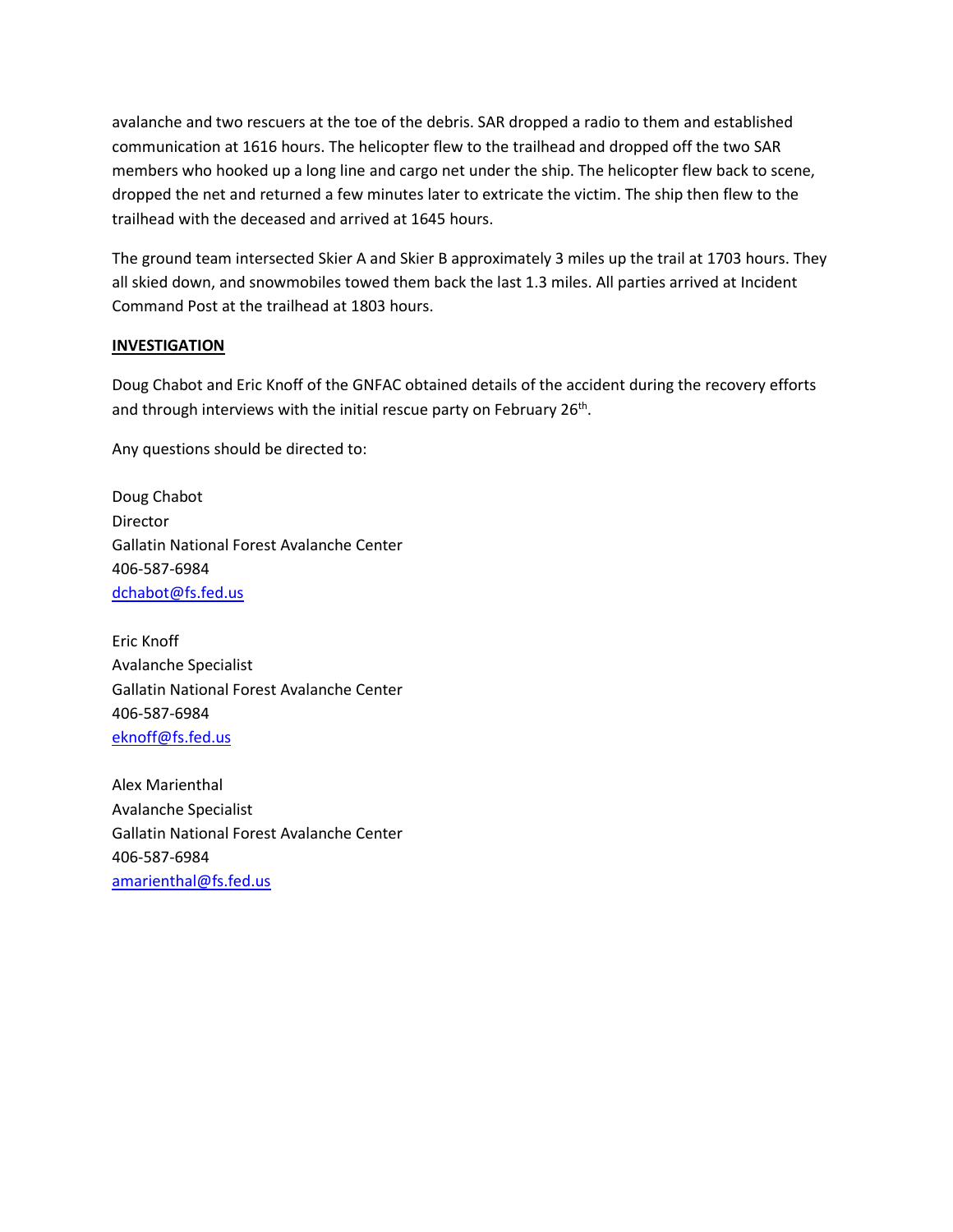



The skier entered the top of Truman



The crowns of the avalanche are in red and the X marks the approximate location of the burial.



The upper crown line was 3' deep and 150' wide. The lower crown was likely triggered by the skiers entering the slope to perform a search.